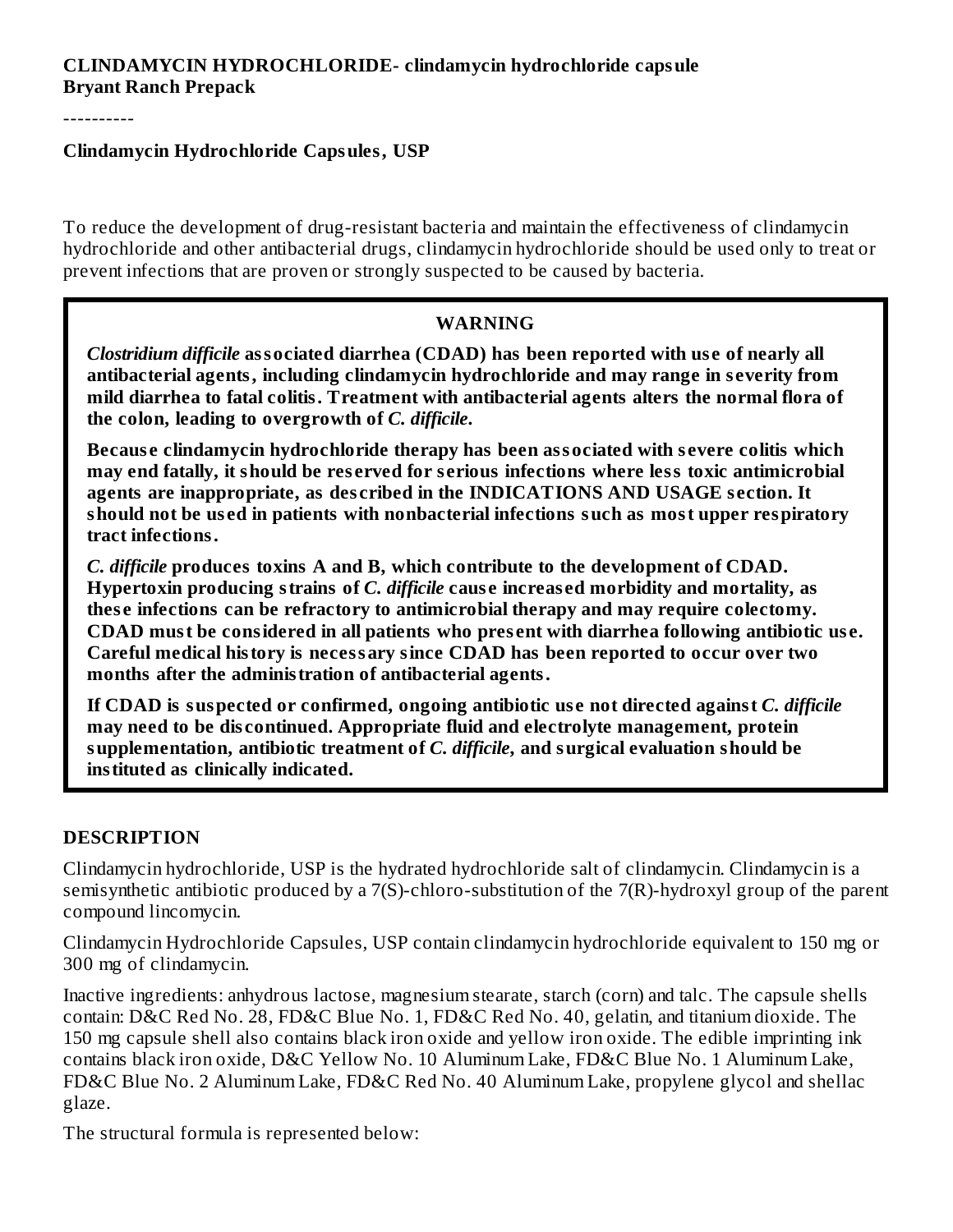# $\rm{C_{18}H_{33}CIN_2O_5S\bullet HCl}$  do the small definition. W. 461.44

The chemical name for clindamycin hydrochloride, USP is Methyl 7-chloro-6,7,8-trideoxy-6-(1 methyl-*trans*-4-propyl-L-2-pyrrolidinecarboxamido)-1-thio-L-*threo*-α-D-*galacto*-octopyranoside monohydrochloride.

### **CLINICAL PHARMACOLOGY**

#### **Human Pharmacology**

#### **Absorption**

Pharmacokinetic studies with a 150 mg oral dose of clindamycin hydrochloride in 24 normal adult volunteers showed that clindamycin was rapidly absorbed after oral administration. An average peak serum concentration of 2.50 mcg/mL was reached in 45 minutes; serum concentrations averaged 1.51 mcg/mL at 3 hours and 0.70 mcg/mL at 6 hours. Absorption of an oral dose is virtually complete (90%), and the concomitant administration of food does not appreciably modify the serum concentrations; serum concentrations have been uniform and predictable from person to person and dose to dose. Pharmacokinetic studies following multiple doses of clindamycin hydrochloride for up to 14 days show no evidence of accumulation or altered metabolism of drug. Doses of up to 2 grams of clindamycin per day for 14 days have been well tolerated by healthy volunteers, except that the incidence of gastrointestinal side effects is greater with the higher doses.

#### **Distribution**

Concentrations of clindamycin in the serum increased linearly with increased dose. Serum concentrations exceed the MIC (minimum inhibitory concentration) for most indicated organisms for at least six hours following administration of the usually recommended doses. Clindamycin is widely distributed in body fluids and tissues (including bones). No significant concentrations of clindamycin are attained in the cerebrospinal fluid, even in the presence of inflamed meninges.

#### **Metabolism**

*In vitro* studies in human liver and intestinal microsomes indicated that clindamycin is predominantly metabolized by Cytochrome P450 3A4 (CYP3A4), with minor contribution from CYP3A5, to form clindamycin sulfoxide and a minor metabolite, N-desmethylclindamycin.

#### **Excretion**

The average biological half-life is 2.4 hours. Approximately 10% of the bioactivity is excreted in the urine and 3.6% in the feces; the remainder is excreted as bioinactive metabolites.

#### **Specific Populations**

#### *Patients with Renal Impairment*

Serum half-life of clindamycin is increased slightly in patients with markedly reduced renal function. Hemodialysis and peritoneal dialysis are not effective in removing clindamycin from the serum.

#### *Elderly Patients*

Pharmacokinetic studies in elderly volunteers (61 to 79 years) and younger adults (18 to 39 years) indicate that age alone does not alter clindamycin pharmacokinetics (clearance, elimination half-life, volume of distribution, and area under the serum concentration-time curve) after IV administration of clindamycin phosphate. After oral administration of clindamycin hydrochloride, the average elimination half-life is increased to approximately 4.0 hours (range 3.4 to 5.1 h) in the elderly compared to 3.2 hours (range 2.1 to 4.2 h) in younger adults. The extent of absorption, however, is not different between age groups and no dosage alteration is necessary for the elderly with normal hepatic function and normal (age-adjusted) renal function<sup>1</sup>.

*Obese Pediatric Patients Aged 2 to Less than 18 Years and Obese Adults Aged 18 to 20 Years*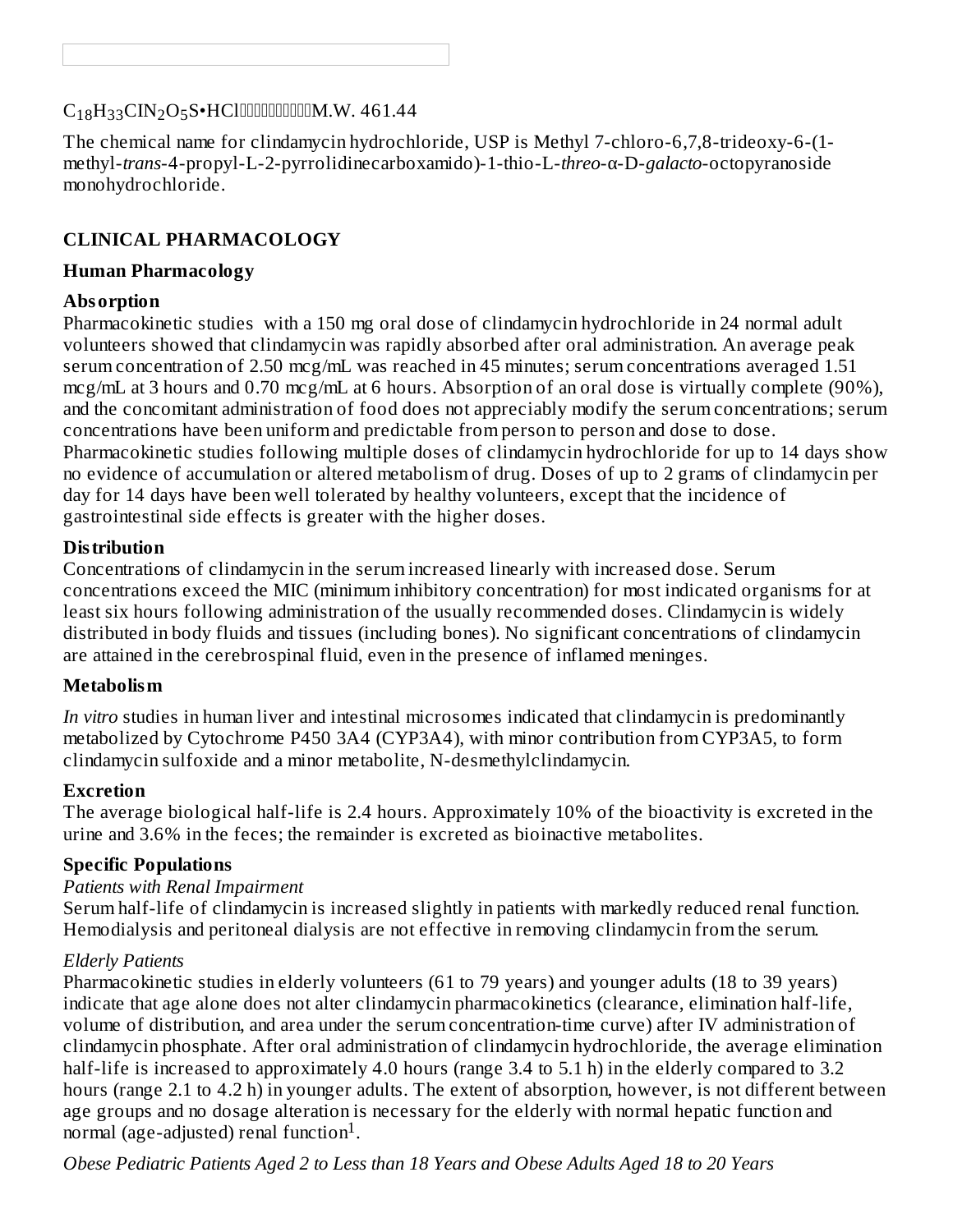An analysis of pharmacokinetic data in obese pediatric patients aged 2 to less than 18 years and obese adults aged 18 to 20 years demonstrated that clindamycin clearance and volume of distribution, normalized by total body weight, are comparable regardless of obesity.

### **Microbiology**

### Mechanism of Action

Clindamycin inhibits bacterial protein synthesis by binding to the 23S RNA of the 50S subunit of the ribosome. Clindamycin is bacteriostatic.

### Resistance

Resistance to clindamycin is most often caused by modification of specific bases of the 23S ribosomal RNA. Cross-resistance between clindamycin and lincomycin is complete. Because the binding sites for these antibacterial drugs overlap, cross-resistance is sometimes observed among lincosamides, macrolides and streptogramin B. Macrolide-inducible resistance to clindamycin occurs in some isolates of macrolide-resistant bacteria. Macrolide-resistant isolates of staphylococci and beta-hemolytic streptococci should be screened for induction of clindamycin resistance using the D-zone test.

### Antimicrobial Activity

Clindamycin has been shown to be active against most of the isolates of the following microorganisms, both

*in vitro* and in clinical infections *[see INDICATIONS AND USAGE (1)]*:

### **Gram-positive bacteria**

*Staphylococcus aureus* (methicillin-susceptible strains) *Streptococcus pneumoniae* (penicillin-susceptible strains) *Streptococcus pyogenes*

### *Anaerobic bacteria*

*Clostridium perfringens Fusobacterium necrophorum Fusobacterium nucleatum Peptostreptococcus anaerobius Prevotella melaninogenica*

The following *in vitro* data are available, but their clinical significance is unknown. At least 90 percent of the following bacteria exhibit an *in vitro* minimum inhibitory concentration (MIC) less than or equal to the susceptible breakpoint for clindamycin against isolates of a similar genus or organism group. However, the efficacy of clindamycin in treating clinical infections due to these bacteria has not been established in adequate and well-controlled clinical trials.

### **Gram-positive bacteria**

*Staphylococcus epidermidis* (methicillin-susceptible strains) *Streptococcus agalactiae Streptococcus anginosus Streptococcus mitis Streptococcus oralis*

#### *Anaerobic bacteria*

*Actinomyces israelii Clostridium clostridioforme Eggerthella lenta Finegoldia (Peptostreptococcus) magna Micromonas (Peptostreptococcus) micros Prevotella bivia Prevotella intermedia*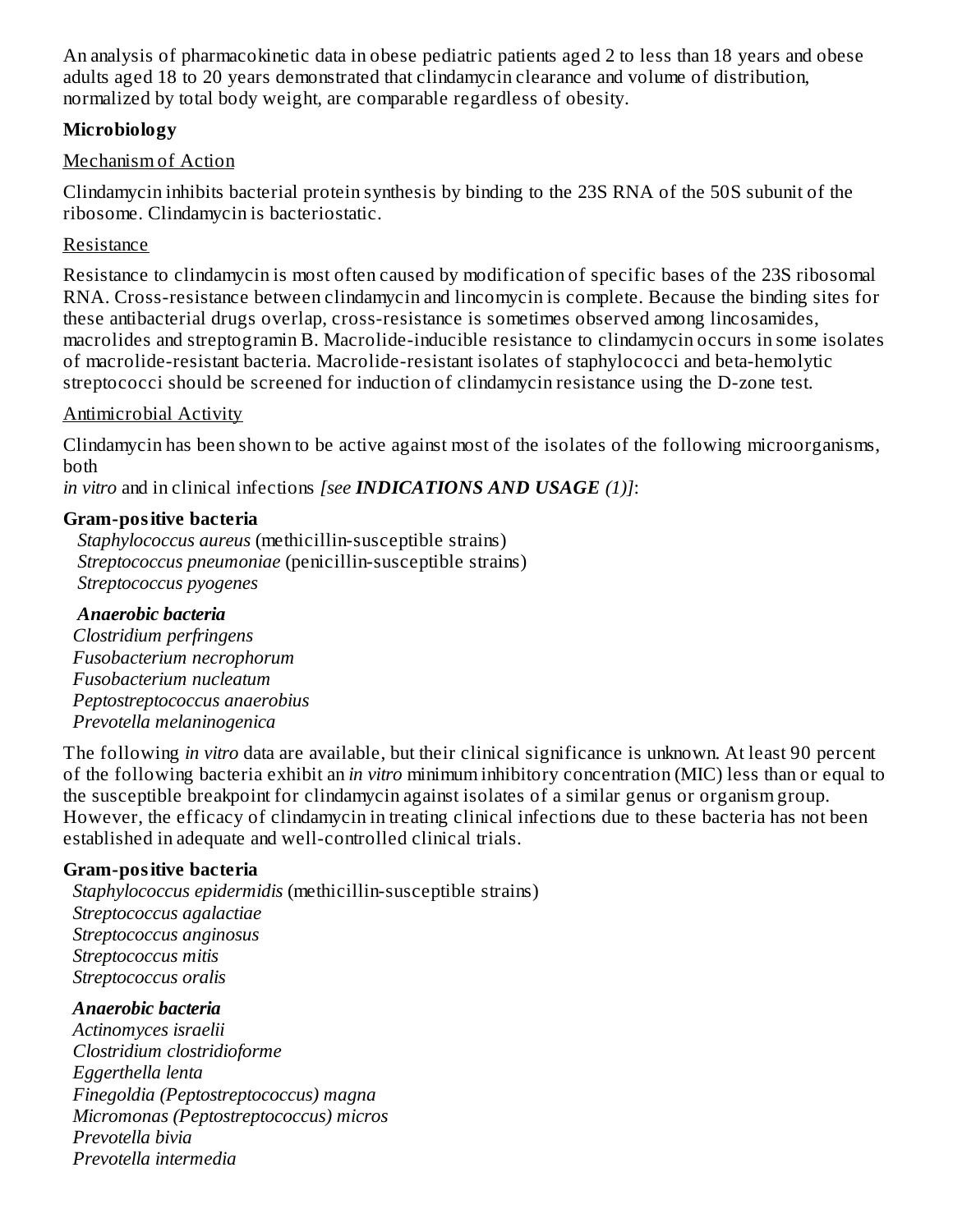### **Sus ceptibility Testing**

For specific information regarding susceptibility test interpretive criteria and associated test methods and quality control standards recognized by FDA for this drug, please see: https://www.fda.gov/STIC.

## **INDICATIONS AND USAGE**

Clindamycin is indicated in the treatment of serious infections caused by susceptible anaerobic bacteria.

Clindamycin is also indicated in the treatment of serious infections due to susceptible strains of streptococci, pneumococci, and staphylococci. Its use should be reserved for penicillin-allergic patients or other patients for whom, in the judgment of the physician, a penicillin is inappropriate. Because of the risk of colitis, as described in the **BOXED WARNING**, before selecting clindamycin, the physician should consider the nature of the infection and the suitability of less toxic alternatives (e.g., erythromycin).

**Anaerobes:** Serious respiratory tract infections such as empyema, anaerobic pneumonitis, and lung abscess; serious skin and soft tissue infections; septicemia; intra-abdominal infections such as peritonitis and intra-abdominal abscess (typically resulting from anaerobic organisms resident in the normal gastrointestinal tract); infections of the female pelvis and genital tract such as endometritis, nongonococcal tubo-ovarian abscess, pelvic cellulitis, and postsurgical vaginal cuff infection.

**Streptococci:** Serious respiratory tract infections; serious skin and soft tissue infections.

**Staphylococci:** Serious respiratory tract infections; serious skin and soft tissue infections.

**Pneumococci:** Serious respiratory tract infections.

Bacteriologic studies should be performed to determine the causative organisms and their susceptibility to clindamycin.

To reduce the development of drug-resistant bacteria and maintain the effectiveness of clindamycin hydrochloride and other antibacterial drugs, clindamycin hydrochloride should be used only to treat or prevent infections that are proven or strongly suspected to be caused by susceptible bacteria. When culture and susceptibility information are available, they should be considered in selecting or modifying antibacterial therapy. In the absence of such data, local epidemiology and susceptibility patterns may contribute to the empiric selection of therapy.

# **CONTRAINDICATIONS**

Clindamycin hydrochloride is contraindicated in individuals with a history of hypersensitivity to preparations containing clindamycin or lincomycin.

# **WARNINGS**

### See **BOXED WARNING**.

### *Clostridium difficile* **Associated Diarrhea**

*Clostridium difficile* associated diarrhea (CDAD) has been reported with use of nearly all antibacterial agents, including clindamycin hydrochloride, and may range in severity from mild diarrhea to fatal colitis. Treatment with antibacterial agents alters the normal flora of the colon, leading to overgrowth of *C. difficile*.

*C. difficile* produces toxins A and B, which contribute to the development of CDAD. Hypertoxin producing strains of *C. difficile* cause increased morbidity and mortality, as these infections can be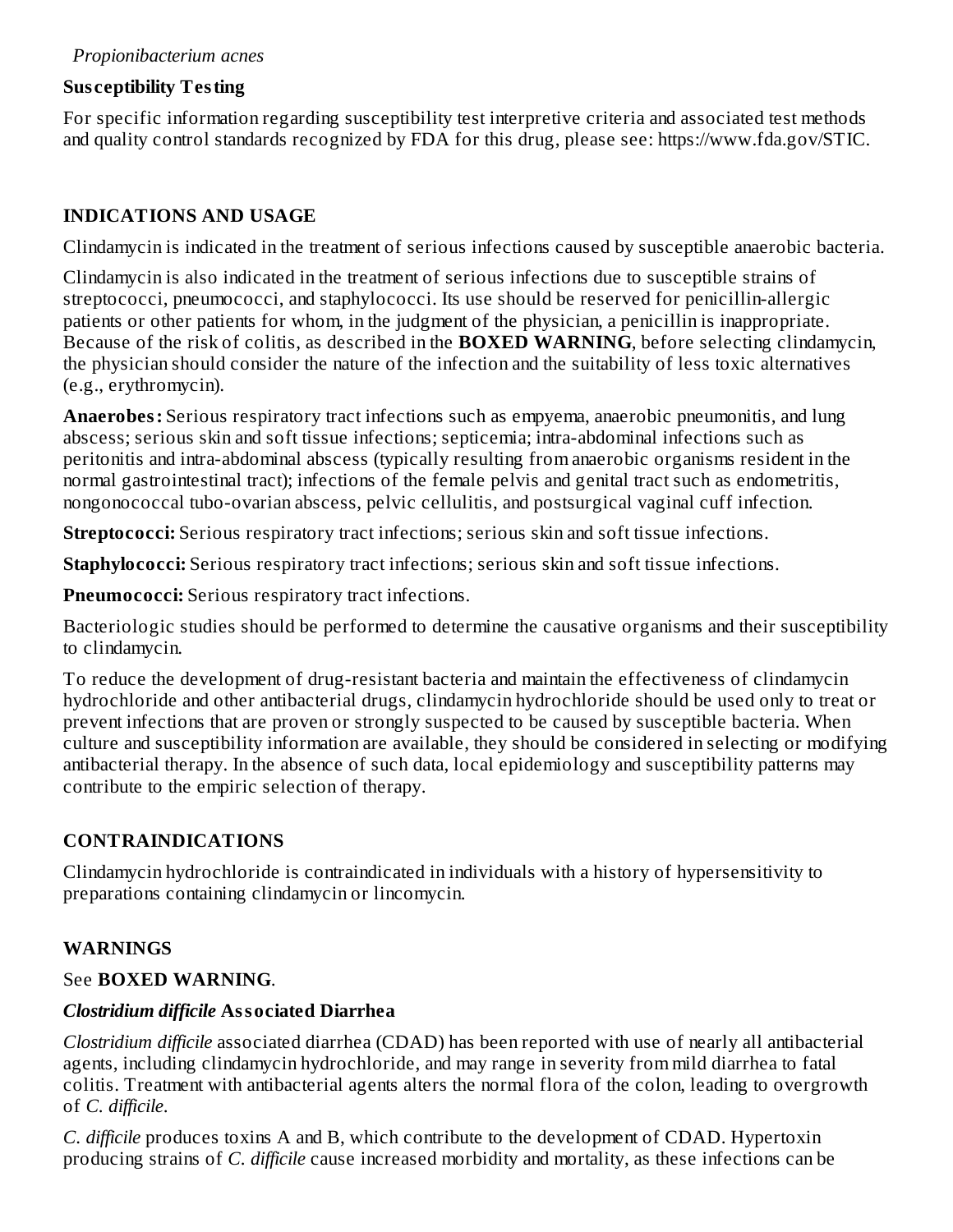refractory to antimicrobial therapy and may require colectomy.

CDAD must be considered in all patients who present with diarrhea following antibiotic use. Careful medical history is necessary since CDAD has been reported to occur over two months after the administration of antibacterial agents.

If CDAD is suspected or confirmed, ongoing antibiotic use not directed against *C. difficile* may need to be discontinued. Appropriate fluid and electrolyte management, protein supplementation, antibiotic treatment of *C. difficile*, and surgical evaluation should be instituted as clinically indicated.

## **Anaphylactic and Severe Hypers ensitivity Reactions**

Anaphylactic shock and anaphylactic reactions have been reported (see **ADVERSE REACTIONS**).

Severe hypersensitivity reactions, including severe skin reactions such as toxic epidermal necrolysis (TEN), drug reaction with eosinophilia and systemic symptoms (DRESS), and Stevens-Johnson syndrome (SJS), some with fatal outcome, have been reported (see **ADVERSE REACTIONS**).

In case of such an anaphylactic or severe hypersensitivity reaction, discontinue treatment permanently and institute appropriate therapy.

A careful inquiry should be made concerning previous sensitivities to drugs and other allergens.

**Usage in Meningitis** – Since clindamycin does not diffuse adequately into the cerebrospinal fluid, the drug should not be used in the treatment of meningitis.

# **PRECAUTIONS**

## **General**

Review of experience to date suggests that a subgroup of older patients with associated severe illness may tolerate diarrhea less well. When clindamycin is indicated in these patients, they should be carefully monitored for change in bowel frequency.

Clindamycin hydrochloride should be prescribed with caution in individuals with a history of gastrointestinal disease, particularly colitis.

Clindamycin hydrochloride should be prescribed with caution in atopic individuals.

Indicated surgical procedures should be performed in conjunction with antibiotic therapy.

The use of clindamycin hydrochloride occasionally results in overgrowth of nonsusceptible organisms – particularly yeasts. Should superinfections occur, appropriate measures should be taken as indicated by the clinical situation.

Clindamycin dosage modification may not be necessary in patients with renal disease. In patients with moderate to severe liver disease, prolongation of clindamycin half-life has been found. However, it was postulated from studies that when given every eight hours, accumulation should rarely occur. Therefore, dosage modification in patients with liver disease may not be necessary. However, periodic liver enzyme determinations should be made when treating patients with severe liver disease.

Prescribing clindamycin hydrochloride in the absence of a proven or strongly suspected bacterial infection or a prophylactic indication is unlikely to provide benefit to the patient and increases the risk of the development of drug-resistant bacteria.

# **Information for Patients**

Patients should be counseled that antibacterial drugs, including clindamycin hydrochloride should only be used to treat bacterial infections. They do not treat viral infections (e.g., the common cold). When clindamycin hydrochloride is prescribed to treat a bacterial infection, patients should be told that although it is common to feel better early in the course of therapy, the medication should be taken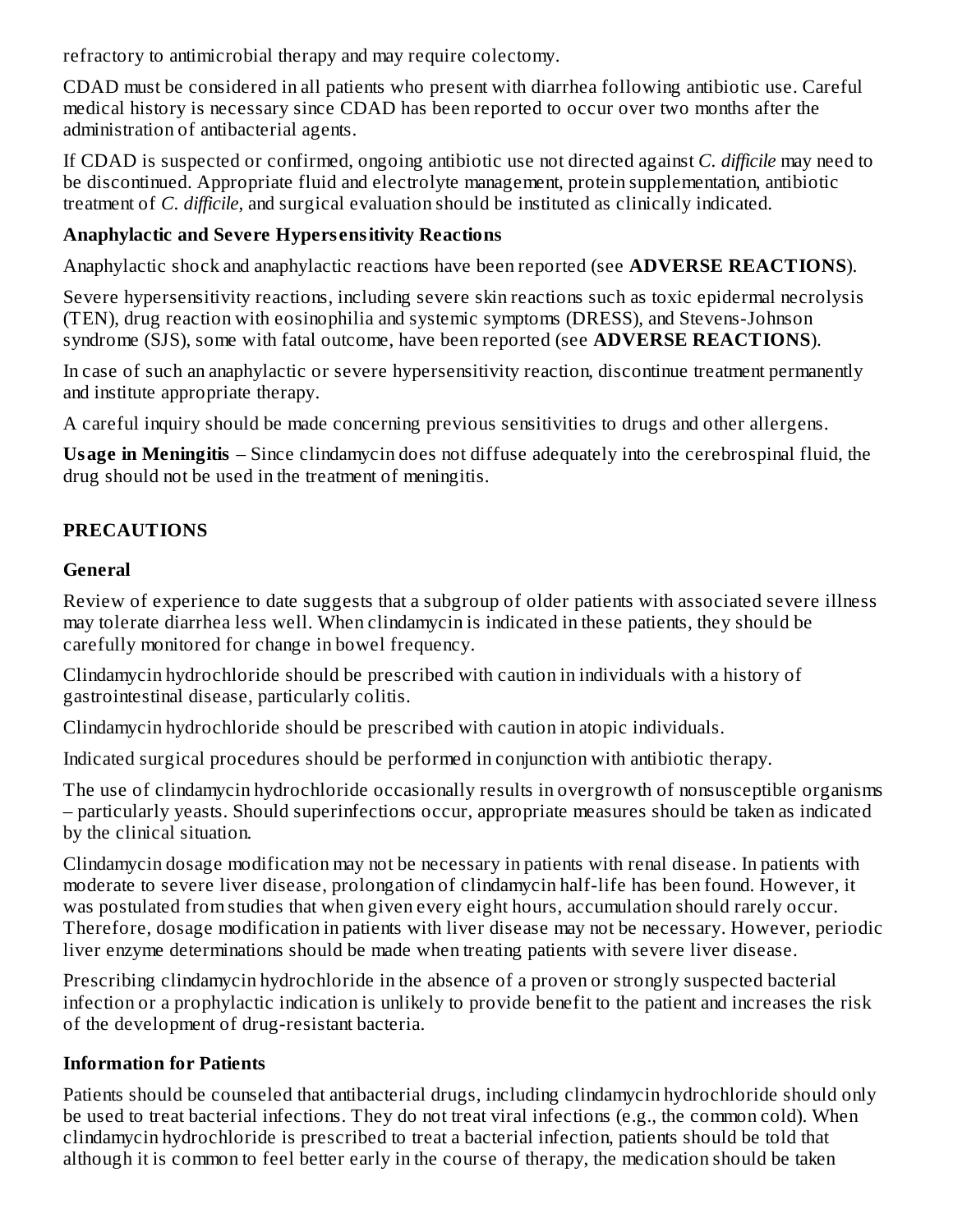exactly as directed. Skipping doses or not completing the full course of therapy may (1) decrease the effectiveness of the immediate treatment and (2) increase the likelihood that bacteria will develop resistance and will not be treatable by clindamycin hydrochloride or other antibacterial drugs in the future.

Diarrhea is a common problem caused by antibiotics which usually ends when the antibiotic is discontinued. Sometimes after starting treatment with antibiotics, patients can develop watery and bloody stools (with or without stomach cramps and fever) even as late as two or more months after having taken the last dose of the antibiotic. If this occurs, patients should contact their physician as soon as possible.

### **Laboratory Tests**

During prolonged therapy, periodic liver and kidney function tests and blood counts should be performed.

# **Drug Interactions**

Clindamycin has been shown to have neuromuscular blocking properties that may enhance the action of other neuromuscular blocking agents. Therefore, it should be used with caution in patients receiving such agents.

Clindamycin is metabolized predominantly by CYP3A4, and to a lesser extent by CYP3A5, to the major metabolite clindamycin sulfoxide and minor metabolite N-desmethylclindamycin. Therefore inhibitors of CYP3A4 and CYP3A5 may increase plasma concentrations of clindamycin and inducers of these isoenzymes may reduce plasma concentrations of clindamycin. In the presence of strong CYP3A4 inhibitors, monitor for adverse reactions. In the presence of strong CYP3A4 inducers such as rifampicin, monitor for loss of effectiveness.

*In vitro* studies indicate that clindamycin does not inhibit CYP1A2, CYP2C9, CYP2C19, CYP2E1 or CYP2D6 and only moderately inhibits CYP3A4.

# **Carcinogenesis, Mutagenesis, Impairment of Fertility**

Long-term studies in animals have not been performed with clindamycin to evaluate carcinogenic potential. Genotoxicity tests performed included a rat micronucleus test and an Ames Salmonella reversion test. Both tests were negative.

Fertility studies in rats treated orally with up to 300 mg/kg/day (approximately 1.6 times the highest recommended adult human dose based on mg/m<sup>2</sup>) revealed no effects on fertility or mating ability.

# **Pregnancy: Teratogenic effects**

In clinical trials with pregnant women, the systemic administration of clindamycin during the second and third trimesters, has not been associated with an increased frequency of congenital abnormalities.

Clindamycin should be used during the first trimester of pregnancy only if clearly needed. There are no adequate and well-controlled studies in pregnant women during the first trimester of pregnancy. Because animal reproduction studies are not always predictive of the human response, this drug should be used during pregnancy only if clearly needed.

Reproduction studies performed in rats and mice using oral doses of clindamycin up to 600 mg/kg/day (3.2 and 1.6 times the highest recommended adult human dose based on mg/m<sup>2</sup>, respectively) or subcutaneous doses of clindamycin up to 250 mg/kg/day (1.3 and 0.7 times the highest recommended adult human dose based on mg/m<sup>2</sup>, respectively) revealed no evidence of teratogenicity.

# **Nursing Mothers**

Limited published data based on breast milk sampling reports that clindamycin appears in human breast milk in the range of less than 0.5 to 3.8 mcg/mL. Clindamycin has the potential to cause adverse effects on the breast-fed infant's gastrointestinal flora. If oral or intravenous clindamycin is required by a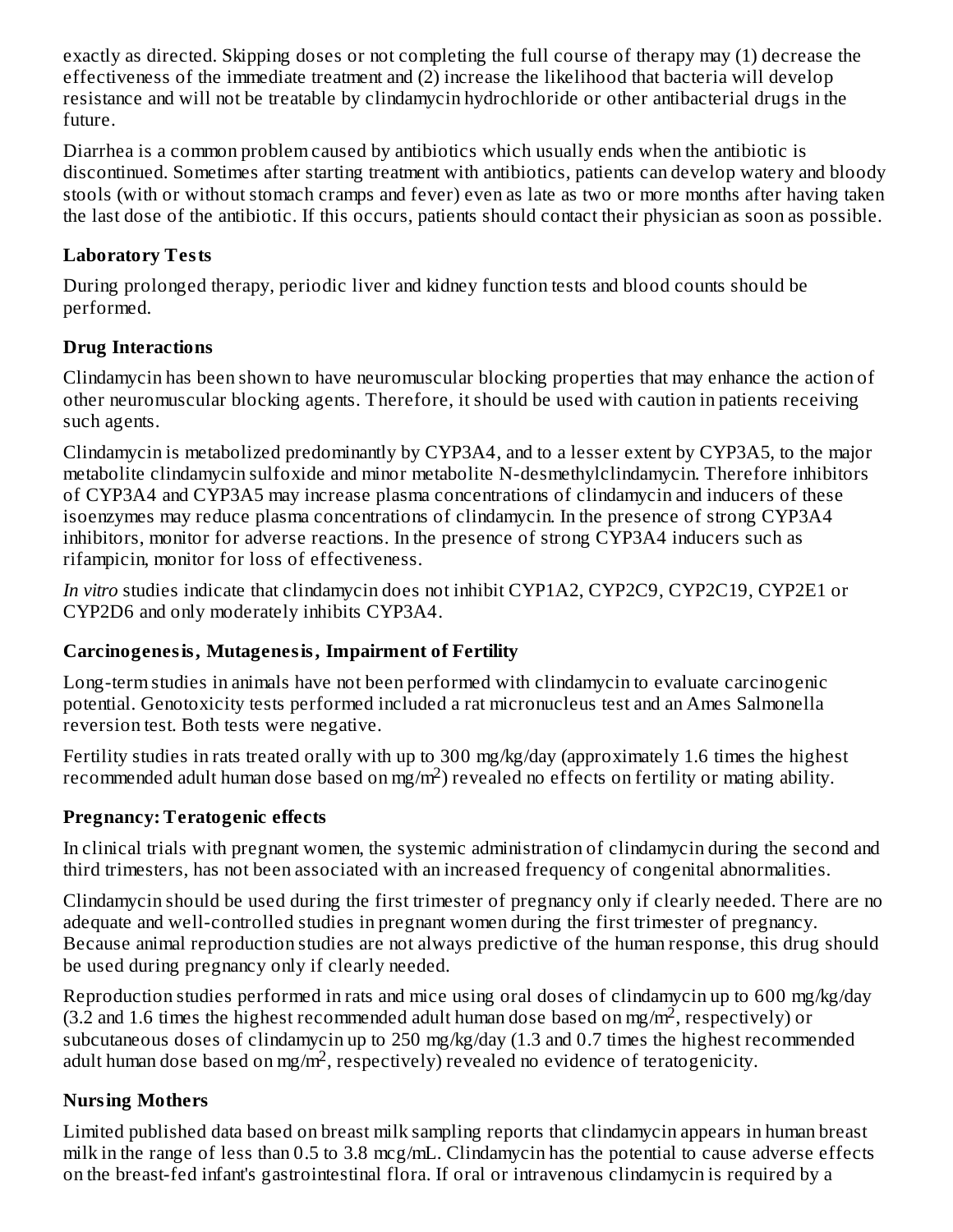nursing mother, it is not a reason to discontinue breastfeeding, but an alternate drug may be preferred. Monitor the breast-fed infant for possible adverse effects on the gastrointestinal flora, such as diarrhea, candidiasis (thrush, diaper rash) or rarely, blood in the stool indicating possible antibiotic-associated colitis.

The developmental and health benefits of breastfeeding should be considered along with the mother's clinical need for clindamycin and any potential adverse effects on the breast-fed child from clindamycin or from the underlying maternal condition.

## **Pediatric Us e**

When clindamycin hydrochloride is administered to the pediatric population (birth to 16 years), appropriate monitoring of organ system functions is desirable.

### **Geriatric Us e**

Clinical studies of clindamycin did not include sufficient numbers of patients age 65 and over to determine whether they respond differently from younger patients. However, other reported clinical experience indicates that antibiotic-associated colitis and diarrhea (due to *Clostridium difficile*) seen in association with most antibiotics occur more frequently in the elderly (>60 years) and may be more severe. These patients should be carefully monitored for the development of diarrhea.

Pharmacokinetic studies with clindamycin have shown no clinically important differences between young and elderly subjects with normal hepatic function and normal (age-adjusted) renal function after oral or intravenous administration.

### **ADVERSE REACTIONS**

The following reactions have been reported with the use of clindamycin.

#### **Infections and Infestations:**

*Clostridium difficile* colitis

#### **Gastrointestinal:**

Abdominal pain, pseudomembranous colitis, esophagitis, nausea, vomiting, and diarrhea (see **BOXED WARNING**). The onset of pseudomembranous colitis symptoms may occur during or after antibacterial treatment (see **WARNINGS**). Esophageal ulcer has been reported. An unpleasant or metallic taste has been reported after oral administration.

#### **Hypers ensitivity Reactions:**

Generalized mild to moderate morbilliform-like (maculopapular) skin rashes are the most frequently reported adverse reactions. Vesiculobullous rashes, as well as urticaria, have been observed during drug therapy. Severe skin reactions such as Toxic Epidermal Necrolysis, some with fatal outcome, have been reported (see **WARNINGS**). Cases of Acute Generalized Exanthematous Pustulosis (AGEP), erythema multiforme, some resembling Stevens-Johnson syndrome, anaphylactic shock, anaphylactic reaction and hypersensitivity have also been reported.

#### **Skin and Mucous Membranes:**

Pruritus, vaginitis, angioedema and rare instances of exfoliative dermatitis have been reported. (See **Hypers ensitivity Reactions**.)

### **Liver:**

Jaundice and abnormalities in liver function tests have been observed during clindamycin therapy.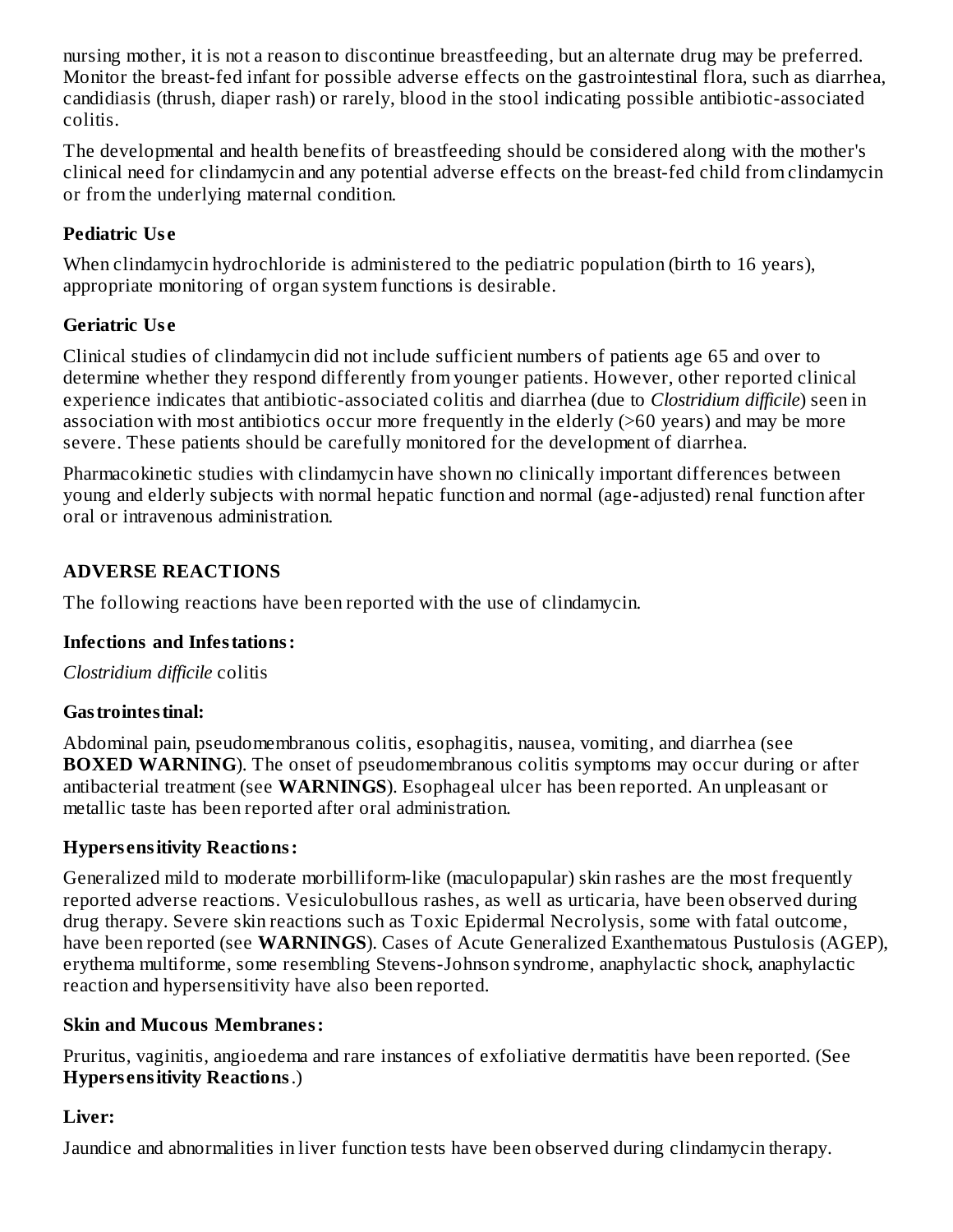### **Renal:**

Although no direct relationship of clindamycin to renal damage has been established, renal dysfunction as evidenced by azotemia, oliguria, and/or proteinuria has been observed.

#### **Hematopoietic:**

Transient neutropenia (leukopenia) and eosinophilia have been reported. Reports of agranulocytosis and thrombocytopenia have been made. No direct etiologic relationship to concurrent clindamycin therapy could be made in any of the foregoing.

#### **Immune System:**

Drug reaction with eosinophilia and systemic symptoms (DRESS) cases have been reported.

#### **Mus culoskeletal:**

Cases of polyarthritis have been reported.

#### **To report SUSPECTED ADVERSE EVENTS, contact Actavis at 1-888-838-2872 or FDA at 1- 800-FDA-1088 or http://www.fda.gov/ for voluntary reporting of advers e reactions.**

### **OVERDOSAGE**

Significant mortality was observed in mice at an intravenous dose of 855 mg/kg and in rats at an oral or subcutaneous dose of approximately 2618 mg/kg. In the mice, convulsions and depression were observed.

Hemodialysis and peritoneal dialysis are not effective in removing clindamycin from the serum.

### **DOSAGE AND ADMINISTRATION**

If significant diarrhea occurs during therapy, this antibiotic should be discontinued (see **BOXED WARNING**).

**Adults:** *Serious infections* – 150 to 300 mg every 6 hours.*More severe infections* – 300 to 450 mg every 6 hours.

**Pediatric Patients** (for children who are able to swallow capsules): *Serious infections* – 8 to 16 mg/kg/day (4 to 8 mg/lb/day) divided into three or four equal doses.*More severe infections* – 16 to 20 mg/kg/day (8 to 10 mg/lb/day) divided into three or four equal doses. Clindamycin should be dosed based on total body weight regardless of obesity.

To avoid the possibility of esophageal irritation, clindamycin hydrochloride capsules should be taken with a full glass of water.

Clindamycin hydrochloride capsules are not suitable for children who are unable to swallow them whole. The capsules do not provide exact mg/kg doses therefore it may be necessary to use the clindamycin palmitate oral solution in some cases.

Serious infections due to anaerobic bacteria are usually treated with clindamycin injection. However, in clinically appropriate circumstances, the physician may elect to initiate treatment or continue treatment with clindamycin hydrochloride capsules.

In cases of β-hemolytic streptococcal infections, treatment should continue for at least 10 days.

### **HOW SUPPLIED**

Product: 63629-6328

NDC: 63629-6328-1 28 CAPSULE in a BOTTLE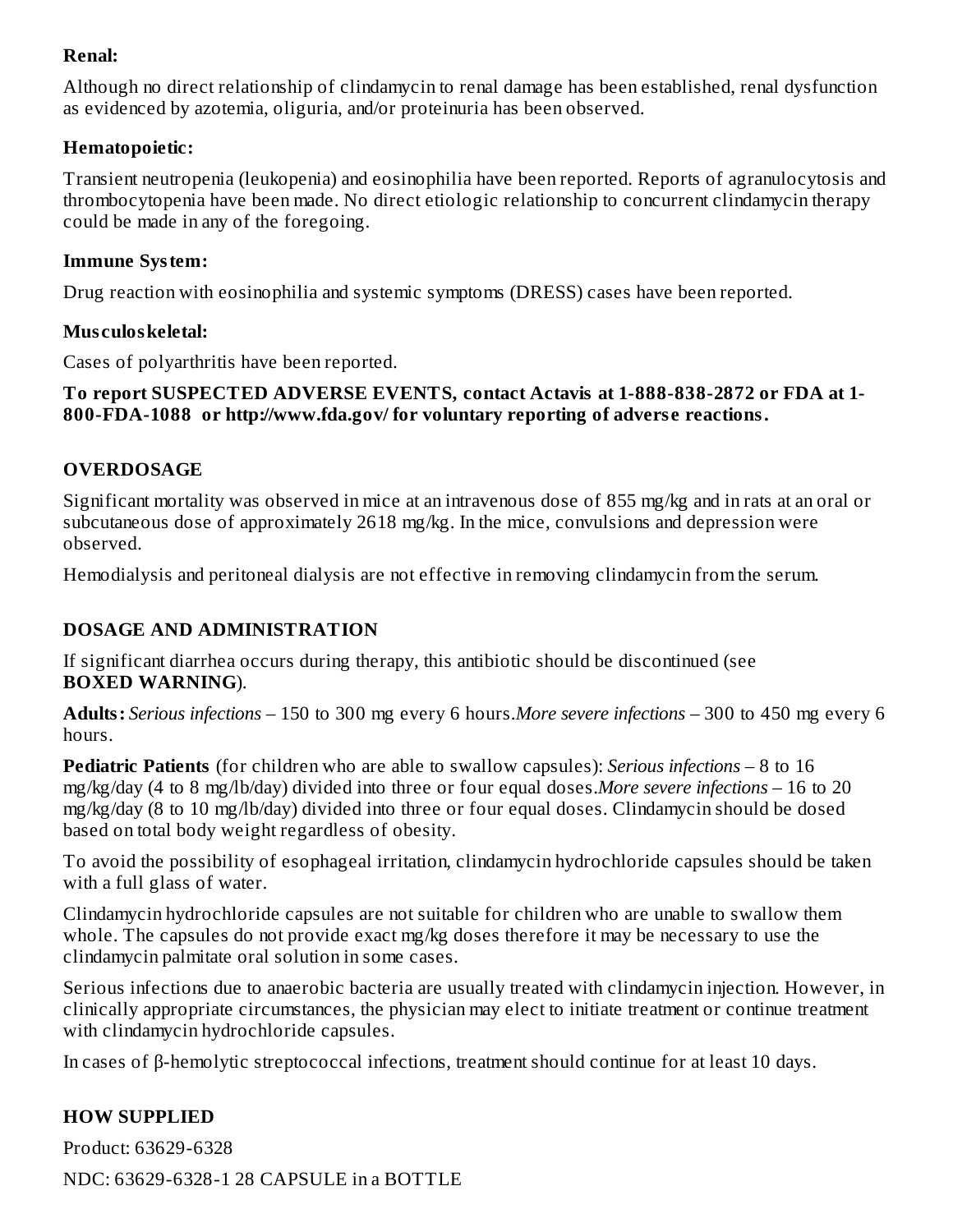NDC: 63629-6328-2 40 CAPSULE in a BOTTLE NDC: 63629-6328-3 30 CAPSULE in a BOTTLE NDC: 63629-6328-4 56 CAPSULE in a BOTTLE

#### **REFERENCES**

1. Smith RB, Phillips JP: Evaluation of CLEOCIN HCl and CLEOCIN Phosphate in an Aged Population. Upjohn TR 8147-82-9122-021, December 1982.

This product's label may have been updated. For current full prescribing information, please visit www.actavis.com.

Manufactured In India By: Watson Pharma Private Limited Verna, Salcette Goa 403 722 INDIA

Distributed By: Actavis Pharma, Inc. Parsippany, NJ 07054 USA

Rev. D 3/2020

## **CLINDAMYCIN HYDROCHLORIDE CAPSULE**

|                                                                                                                                           |                                                      | Burbank, CA 91504                                     |  |  |  |
|-------------------------------------------------------------------------------------------------------------------------------------------|------------------------------------------------------|-------------------------------------------------------|--|--|--|
| 340B<br><b>CLINDAMYCIN</b><br><b>150MG CAP</b><br><b>Compare To:</b><br><b>INDAMYCIN HCL 150M</b><br>Watson Pharma Private Limited<br>#28 |                                                      | <b>GRAY/PINK CAPSULE DAN 5708:</b><br><b>DAN 5708</b> |  |  |  |
|                                                                                                                                           |                                                      | Keep all drugs out of<br>reach of children            |  |  |  |
|                                                                                                                                           |                                                      | Store at room temp of<br>20-25 C (68-77F)             |  |  |  |
|                                                                                                                                           |                                                      | 063281103964                                          |  |  |  |
|                                                                                                                                           | Packaged by Bryant Ranch<br>Exp: MM/YY<br>6362963281 | 103964<br>RX Only                                     |  |  |  |

| <b>CLINDAMYCIN HYDROCHLORIDE</b><br>clindamycin hydrochloride capsule |                                            |  |                               |  |  |
|-----------------------------------------------------------------------|--------------------------------------------|--|-------------------------------|--|--|
| <b>Product Information</b>                                            |                                            |  |                               |  |  |
| <b>Product Type</b>                                                   | HUMAN PRESCRIPTION DRUG Item Code (Source) |  | NDC:63629-6328(NDC:0591-5708) |  |  |
| <b>Route of Administration</b>                                        | ORAL                                       |  |                               |  |  |
|                                                                       |                                            |  |                               |  |  |
| <b>Active Ingredient/Active Moiety</b>                                |                                            |  |                               |  |  |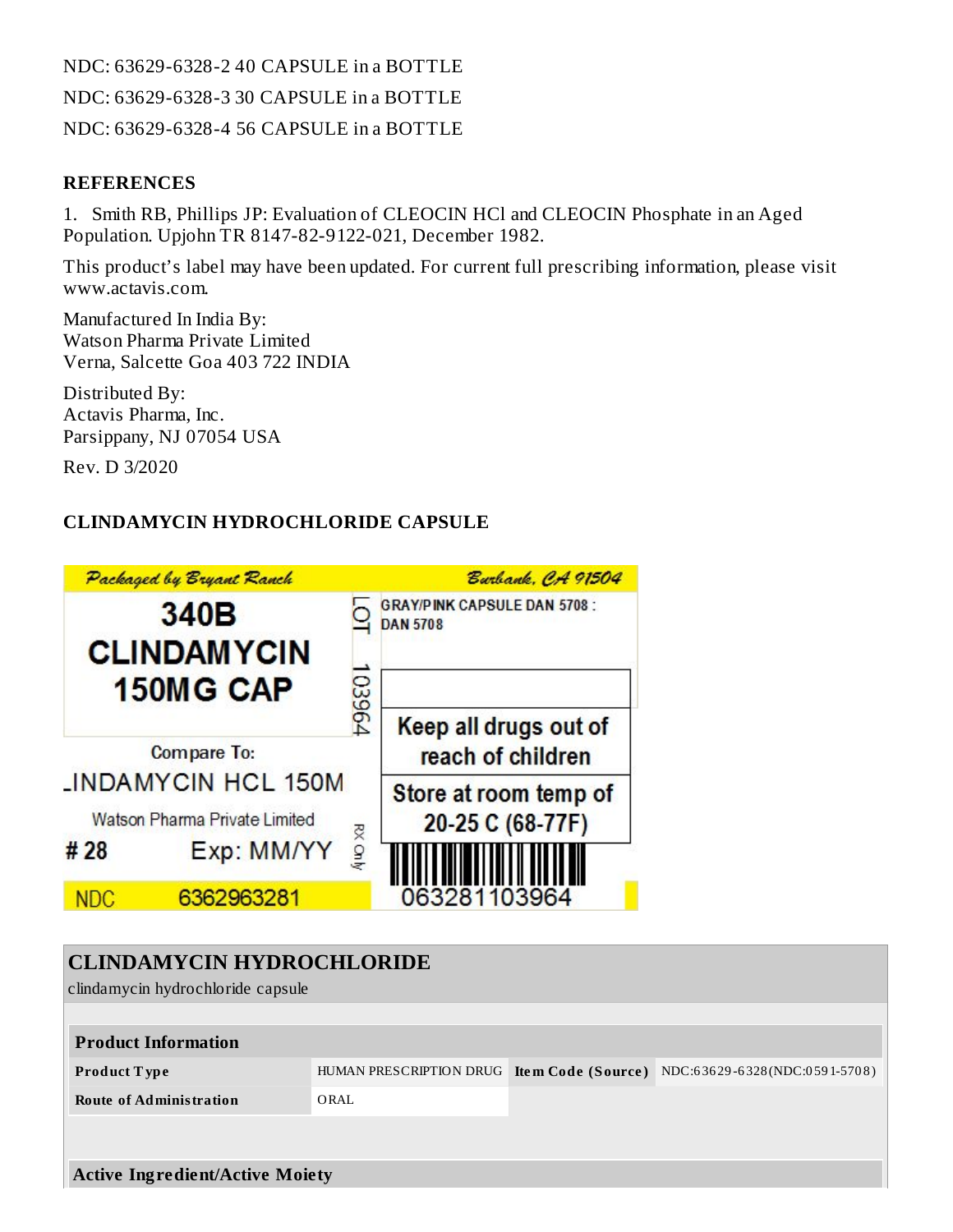|                                               |                | <b>Ingredient Name</b>                                                        |                                           |                             |                    | <b>Basis of Strength Strength</b> |          |
|-----------------------------------------------|----------------|-------------------------------------------------------------------------------|-------------------------------------------|-----------------------------|--------------------|-----------------------------------|----------|
|                                               |                | CLINDAMYCIN HYDRO CHLORIDE (UNII: T20OQ1YN1W) (CLINDAMYCIN - UNII:3U02EL437C) |                                           |                             | <b>CLINDAMYCIN</b> |                                   | 150 mg   |
|                                               |                |                                                                               |                                           |                             |                    |                                   |          |
|                                               |                |                                                                               |                                           |                             |                    |                                   |          |
| <b>Inactive Ingredients</b>                   |                |                                                                               |                                           |                             |                    |                                   |          |
|                                               |                | <b>Ingredient Name</b>                                                        |                                           |                             |                    |                                   | Strength |
|                                               |                | ANHYDROUS LACTOSE (UNII: 3SY5LH9PMK)                                          |                                           |                             |                    |                                   |          |
|                                               |                | MAGNESIUM STEARATE (UNII: 70097M6I30)                                         |                                           |                             |                    |                                   |          |
| STARCH, CORN (UNII: O8232NY3SJ)               |                |                                                                               |                                           |                             |                    |                                   |          |
| TALC (UNII: 7SEV7J4R1U)                       |                |                                                                               |                                           |                             |                    |                                   |          |
| <b>D&amp;C RED NO. 28 (UNII: 767IPO Y5NH)</b> |                |                                                                               |                                           |                             |                    |                                   |          |
| FD&C BLUE NO. 1 (UNII: H3R47K3TBD)            |                |                                                                               |                                           |                             |                    |                                   |          |
| FD&C RED NO. 40 (UNII: WZB9127XOA)            |                |                                                                               |                                           |                             |                    |                                   |          |
|                                               |                | GELATIN, UNSPECIFIED (UNII: 2G86QN327L)                                       |                                           |                             |                    |                                   |          |
| TITANIUM DIO XIDE (UNII: 15FIX9V2JP)          |                |                                                                               |                                           |                             |                    |                                   |          |
|                                               |                | FERROSOFERRIC OXIDE (UNII: XM0 M8 7F357)                                      |                                           |                             |                    |                                   |          |
|                                               |                | <b>FERRIC OXIDE YELLOW (UNII: EX438O2MRT)</b>                                 |                                           |                             |                    |                                   |          |
|                                               |                | D&C YELLOW NO. 10 ALUMINUM LAKE (UNII: CQ3XH3DET6)                            |                                           |                             |                    |                                   |          |
|                                               |                | FD&C BLUE NO. 1 ALUMINUM LAKE (UNII: J9EQA3S2JM)                              |                                           |                             |                    |                                   |          |
|                                               |                | FD&C BLUE NO. 2--ALUMINUM LAKE (UNII: 4AQJ3LG584)                             |                                           |                             |                    |                                   |          |
|                                               |                | <b>PROPYLENE GLYCOL</b> (UNII: 6DC9Q167V3)                                    |                                           |                             |                    |                                   |          |
| <b>SHELLAC</b> (UNII: 46 N107B71O)            |                |                                                                               |                                           |                             |                    |                                   |          |
|                                               |                |                                                                               |                                           |                             |                    |                                   |          |
|                                               |                |                                                                               |                                           |                             |                    |                                   |          |
| <b>Product Characteristics</b>                |                |                                                                               |                                           |                             |                    |                                   |          |
| Color                                         |                | GRAY (opaque gray), PINK (opaque pink)                                        |                                           | <b>Score</b>                |                    | no score                          |          |
| <b>Shape</b>                                  | <b>CAPSULE</b> |                                                                               |                                           | <b>Size</b>                 |                    | $19 \,\mathrm{mm}$                |          |
| Flavor                                        |                |                                                                               |                                           | <b>Imprint Code</b>         |                    | DAN;5708                          |          |
| Contains                                      |                |                                                                               |                                           |                             |                    |                                   |          |
|                                               |                |                                                                               |                                           |                             |                    |                                   |          |
|                                               |                |                                                                               |                                           |                             |                    |                                   |          |
| Packaging                                     |                |                                                                               |                                           |                             |                    |                                   |          |
| <b>Item Code</b><br>#                         |                | <b>Package Description</b>                                                    |                                           |                             |                    | <b>Marketing End Date</b>         |          |
| 1 NDC:63629-6328-1                            |                | 28 in 1 BOTTLE; Type 0: Not a Combination Product                             | <b>Marketing Start Date</b><br>09/04/2015 |                             |                    |                                   |          |
| 2 NDC:63629-6328-2                            |                | 40 in 1 BOTTLE; Type 0: Not a Combination Product                             | 10/10/2015                                |                             |                    |                                   |          |
| 3 NDC:63629-6328-3                            |                | 30 in 1 BOTTLE; Type 0: Not a Combination Product                             | 04/19/2016                                |                             |                    |                                   |          |
|                                               |                | 56 in 1 BOTTLE; Type 0: Not a Combination Product                             | 06/27/2016                                |                             |                    |                                   |          |
| 4 NDC:63629-6328-4                            |                |                                                                               |                                           |                             |                    |                                   |          |
|                                               |                |                                                                               |                                           |                             |                    |                                   |          |
| <b>Marketing Information</b>                  |                |                                                                               |                                           |                             |                    |                                   |          |
|                                               |                |                                                                               |                                           |                             |                    |                                   |          |
| <b>Marketing Category</b>                     |                | <b>Application Number or Monograph Citation</b>                               |                                           | <b>Marketing Start Date</b> |                    | <b>Marketing End Date</b>         |          |
| <b>ANDA</b>                                   |                | ANDA063083                                                                    | 07/31/1991                                |                             |                    |                                   |          |
|                                               |                |                                                                               |                                           |                             |                    |                                   |          |

**Labeler -** Bryant Ranch Prepack (171714327)

# **Establishment**